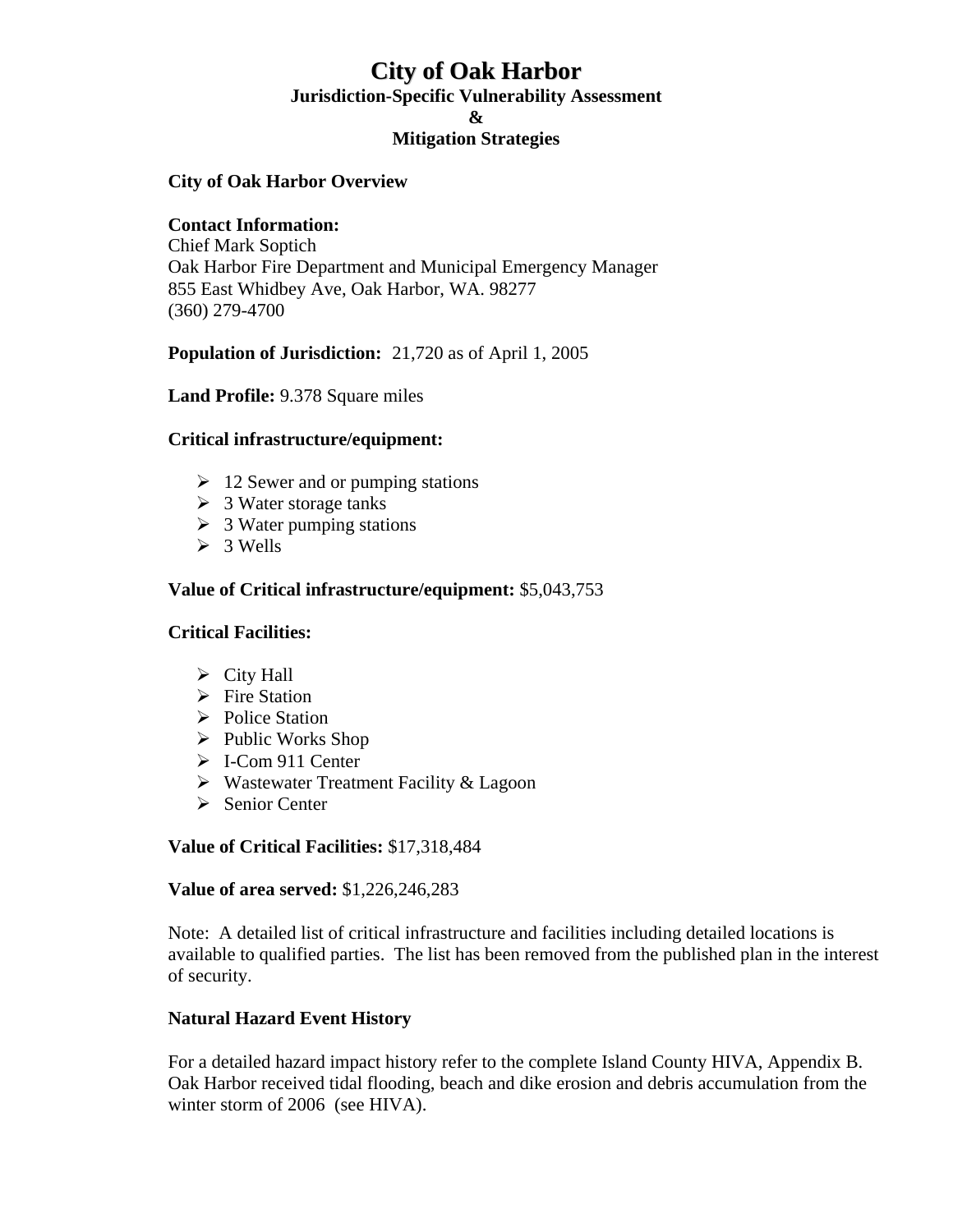Oak Harbor also sits aside one branch of the North Whidbey earthquake fault. The city and North Whidbey Island receive numerous small quakes in any given year. Based on the urban growth of the city, the hazard potential for the North Whidbey fault is considered high. Oak Harbor also has within the shoreline area a large area of marine silt and fill that is subject to liquefaction in a large earthquake. (See HIVA)

Bluff areas within Oak Harbor are also subject to landslide and slumping as happened with a portion of Scenic Heights Road. (See HIVA)

# **Natural Hazard Risk/Vulnerability Risk Ranking**

This City is most vulnerable to the following natural Hazards.

- 1. Severe storm and tidal flooding
- 2. Earthquake and liquefaction
- 3. Tsunami

#### **Existing Hazards Mitigation Associated Codes, Plans and Ordinances**

- $\triangleright$  Municipal Code City of Oak Harbor
- ¾ City of Oak Harbor 2006 Comprehensive Emergency Management Plan
- $\triangleright$  Comprehensive Land Use Plan
- $\triangleright$  Transportation Improvement Plan
- $\triangleright$  International Building & Fire Codes
- $\triangleright$  Zoning Code
- $\triangleright$  Capital Facilities Plan
- ¾ Applicable Island County and Washington state Statutes

## **Hazard Mitigation Initiatives in Priority**

 All initiatives are subject to yearly review and reprioritization. A cost benefit analysis for each action will be completed prior to submission for funding.

## **1. Rehabilitate and equip City Emergency Operations Center**

Administering Agency: Oak Harbor Fire Department

Funding Source: Project Impact, Section 108 Loan Guarantee Program and other grants

Time Line: 3 to 5 years

# **2. Community Emergency Response Team Program**

Administering Agency: Oak Harbor Fire Department

Funding Source: Citizen Corps funding, Emergency Management Program Grants

Time Line: 3 to 5 years

## **3. Community and city employee emergency preparedness training programs**

Administering Agency: Oak Harbor Fire Department Departments